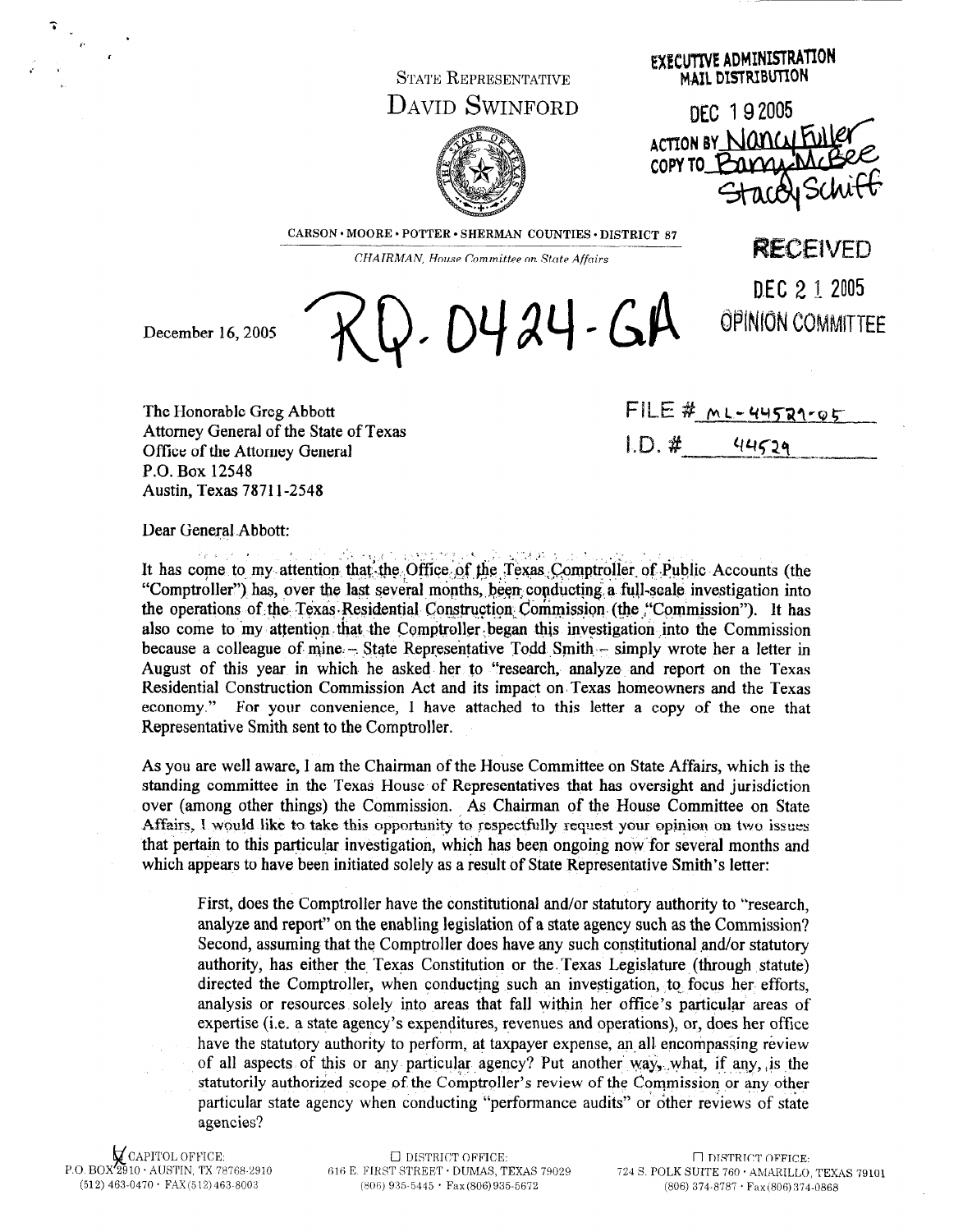It seems to me that the Comptroller, as the State's chief financial officer, should be primarily (if not exclusively) concerned with the "dollars and cents" side of a state agency's operations. Is the agency operating within its budget? Is the agency generating sufficient revenue given its statutory mission and/or directives? Is there a way that the agency could be run in a more efficient or cost-effective manner? These questions, and others, are the very issues that the Office of the Comptroller appears designed to answer. However, from what 1 understand, the Comptroller's review of the Commission seems to be primarily concerned with issues such as whether this particular state agency should exist, how much statutory authority this state agency should be delegated, and how much state regulation over the residential construction industry is "enough." These questions and others that apparently are being raised, by their very nature, have nothing to do with the efficient implementation or administration of state government; they are, quite simply, legislative questions that are rooted in the field of public policy.

As such, they appear to be exclusively within the purview of the Legislative, and not the Executive, branch of government. Put another way, the Office of the Texas Comptroller of Public Accounts is not, and should not be, a second version of the Texas Sunset Commission or a Texas House or Senate legislative oversight committee. This fact should be obvious as the Comptroller is not a state policy making office, as is the Legislature, but is located within the Executive Branch of state government. Unfortunately, it appears the real focus of the Comptroller and her staff investigation into the Commission is more concerned with questions of public policy that should be decided by the elected representatives of the people of Texas serving in the Legislature than they are with monitoring and reporting on the efficient utilization of state resources.

While oversight of the Commission or any other state agency is necessary and appropriate when conducted by those authorized to do so, I am most concerned over the utilization of state resources by the Comptroller and the expenditure of time and resources by the Commission to respond to inquiries that might not be legally permitted under state law. Your opinion on these matters would be most appreciated. Thank you for your timely consideration of these issues.

Sincerely,

.

Cavid Sminperol

State Representative District 87

attachment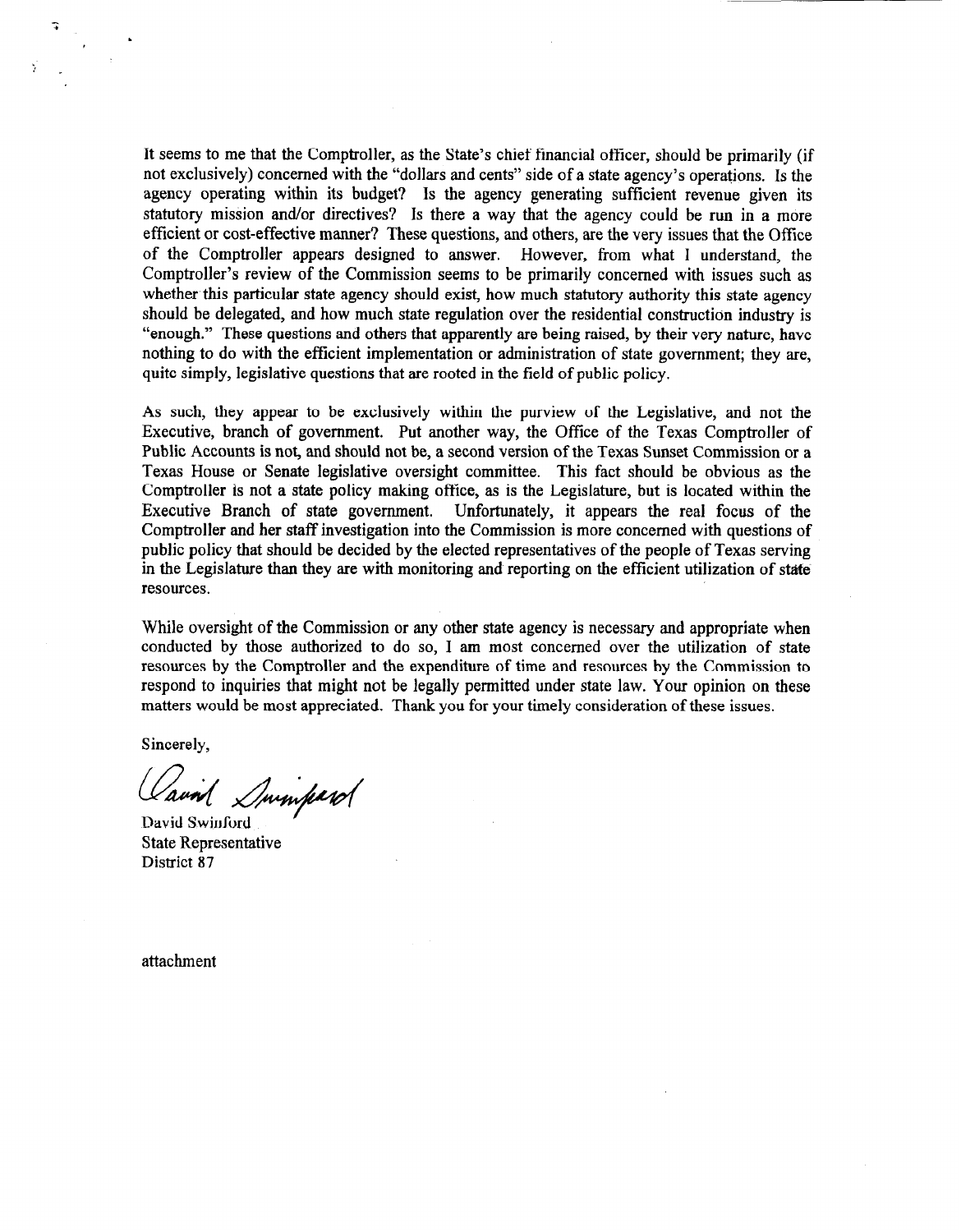## STATE of TEXAS HOUSE of REPRESENTATIVES RECEIVED

Capitol Office: RO. Box 2910 Austin, Texas 78768-2910 (512) 4634522 FAX: 5 12-463-9529

*'I .\** 

*u* 



TODD SMITH DISTRICT 92

District Office: AUG 24 2125-A Central Drive 2005 Bedford, Texas 76021 (817) 283-3131  $\mathsf{F}\texttt{X}\texttt{F}\texttt{F}$  . It is a . FAX: a17.2a3-0003

 $\mathbb{R}$  .

August 16, 2005

Honorable Carole Keeton Strayhorn Texas Comptroller of Public Accounts Post Office Box 13528, Capitol Station Austin, Texas 7871 I-3528

Re: Request for Report on the Texas Res ıction Commission

Dear Comproller Strayhorn:

nd s mts veseare (the Acp) and its impact on. ecomomy/ am concerned thät Texastiomeowijets may not be treated under the Act of by the Texas Residential Construction Commission (TRGC). As a result féar horneolyneis in Téxas may be discouraged from purchasing new homes and fenovating dider homes, harning hotionly their dreams but the Texas cconomy.

In particular, I would request that your office make an independent assessment of whether: (1) Texas homeowners who have filed claims with the TRCC are satisfied with the agency and its claims process, and whether the TRCC has processed their claims fairly; (2) the TRCC has allocated appropriate personnel and funds to process claims appropriately and promptly; (3) the Act and the TRCC process provides disincentives for good building, which in the long-term may discourage homeownership and increase foreclosures in Texas as well as decrease economic growth and state revenues;  $(4)$  the  $TRCC$ 's state mandated warranty is unfair to Texas homeowners and will discourage in the long-term home purchases and economic development; (5) the TRCC's claims process and Texas homeowners' rights compare unfavorably to those in other states; and (6) the board of the TRCC, in particular its ratio of public to homebuilder members, as well as the restrictions on who can serve as a public member, compares unfavorably to those of similar agencies in Texas or other states.

Committees:

Appropriations; Appropriattons Subcommittee on Education; Appropriations Subcommittee on Government Efficiency and Operations; Elections CBO